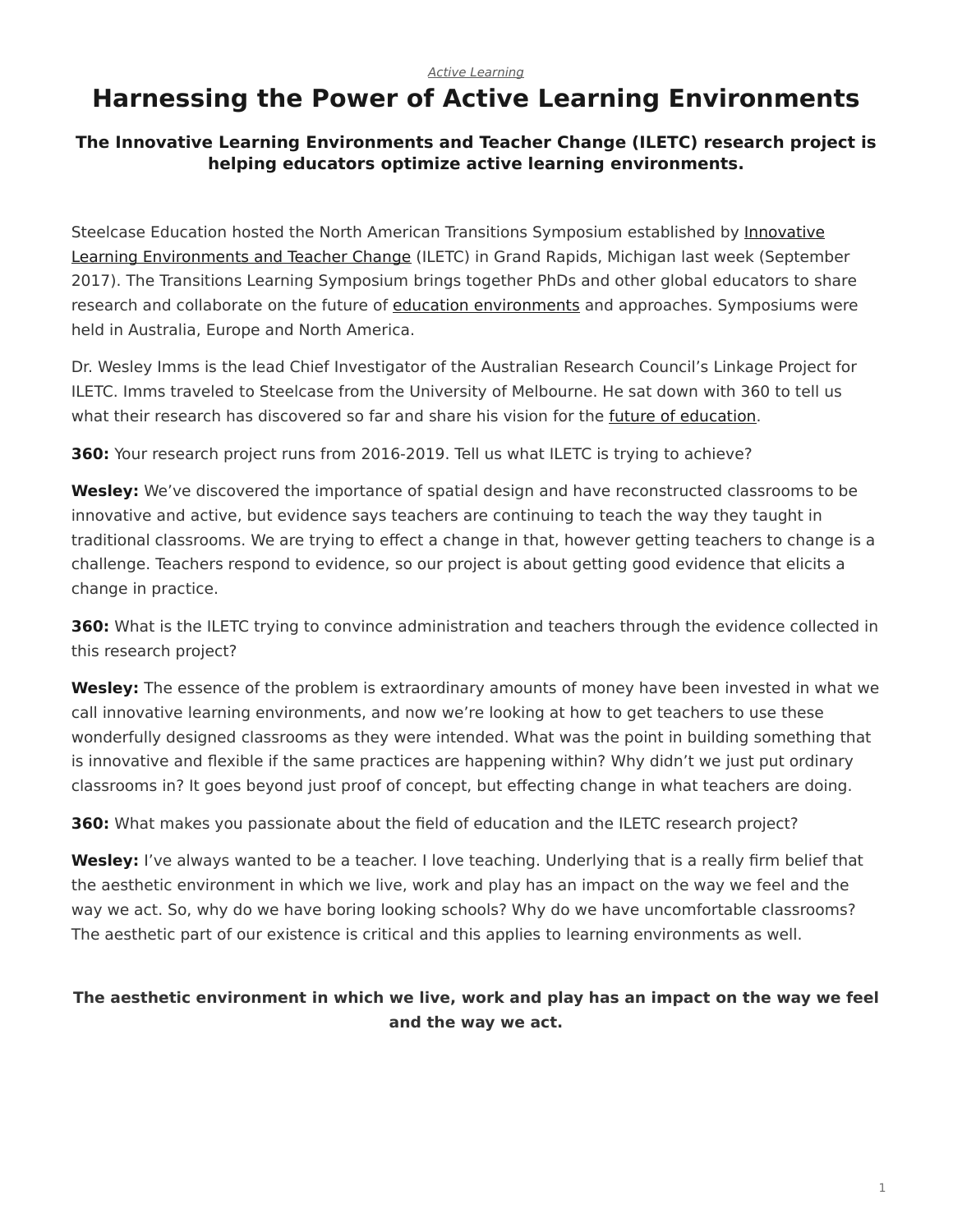**360:** Tell us about the Transitions events that brought you here to Steelcase in Grand Rapids. How is taking the project outside of Australia and into different parts of the world an important step in your research process?

**Wesley:** We took the Transitions symposium to Europe and North America to obtain a global perspective, to avoid duplicate research and to establish a network. We've had nothing but positive support. Someone at the London symposium said this is the most important research being done in education globally. We can have the best research happening in the world, but if we're not connecting with each other, it gets lost and fragmentized.

**360:** Based on the research you've seen so far, what are you learning? Is education evolving in the right direction?

**Wesley:** One of our surveys showed three-quarters of Australian teachers stand at the front of the class and teach in a traditional way. While there is a need for direct instruction and teacher-led pedagogy, kids need a range of teaching and learning approaches to succeed. These innovative spaces provide that opportunity and many teachers still aren't using them to educate across a range of styles.

On the bright side, there's an extraordinarily strong correlation between the one-quarter of teachers who use innovative, active learning approaches and those who are in these active learning environments. For the most part, in Australia, we have resolved poorly designed classrooms with innovative environments. Now, we're moving into the whole nuance about teachers' actions. Education is a really complex area, but the one thing that all educators agree on internationally is that changes in student learning outcomes come from the quality of teaching they receive.

**360:** What does the process look like for transforming education? What is the trajectory of steps that must be taken to elicit an educational change?

Wesley: We have to get away from thinking only educators can fix educational problems. We need to step out of our academic bubbles and engage other industries and sectors. If we're not learning from each other it's our fault, it's poor communication.

For example, Steelcase is constantly producing research on ways to design furniture and learning spaces to improve students' learning. This is critical insight for our project. We have 15 partner organizations in the project from different industries including Steelcase. It just makes the research richer. This is the way it's going to have to happen in the future, research will have to be interdisciplinary with collaboration between industries.

**360:** Do you see an interplay between education and the work environment? How do you feel about industry telling schools what kinds of graduates they need?

**Wesley:** We are in an era where the type of people who are in the workforce need to have a way of thinking that's different from what schools traditionally taught. Non-thinking and repetitive jobs are dropping away. People are hired for critical thinking, communication, collaboration and creativity. I would argue that schools should no longer train the graduate you want, but teach people how to learn. If you have that, you have somebody who can do anything.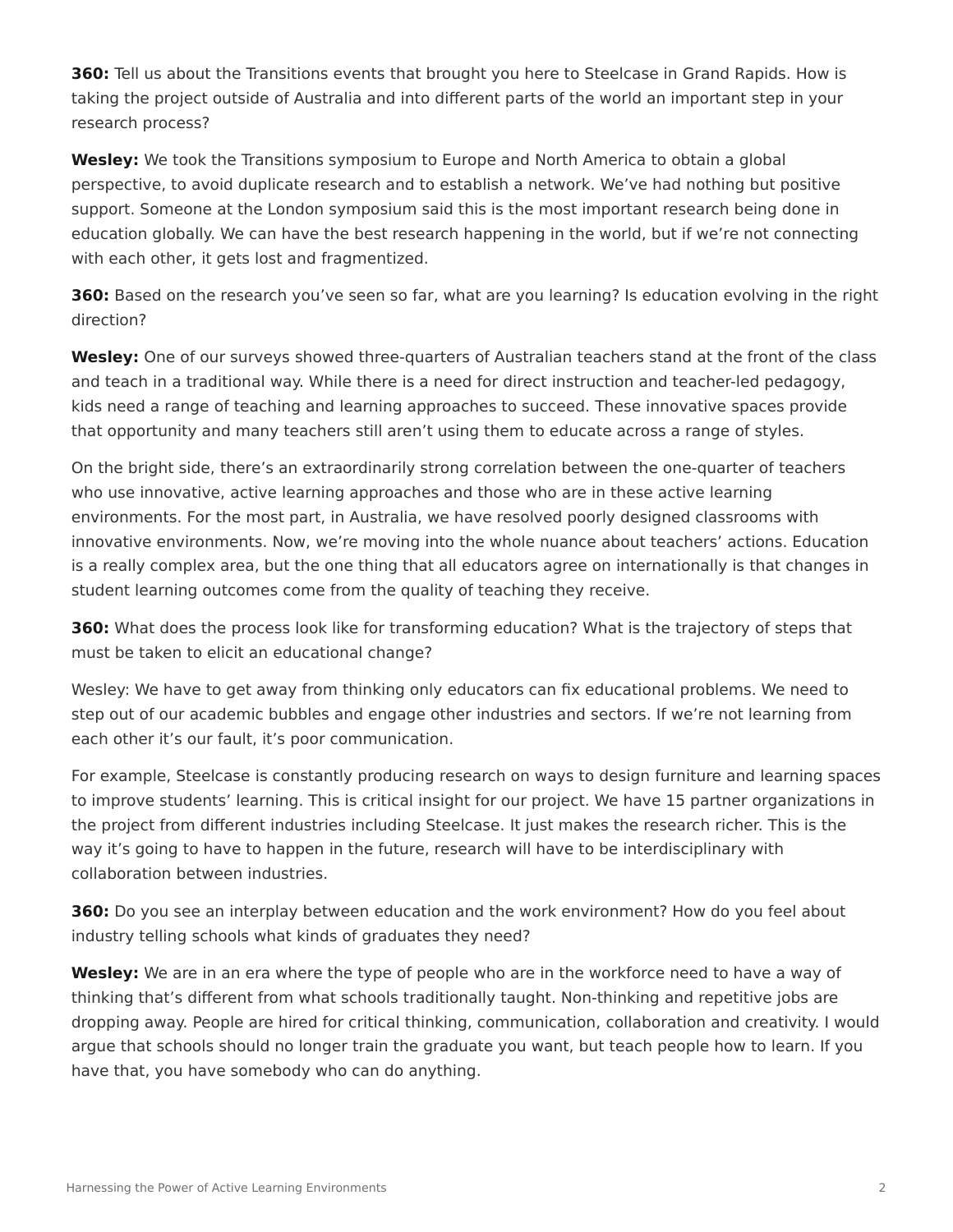**360:** How do you see educational institutions evolving over the next five or 10 years?

**Wesley:** There will be greater diversification and flexibility in the delivery of knowledge. Students will work at home as much as they work at the school, they'll self-select workshops and do project-based learning.

## **Schools will be social environments like community learning spaces and teaching areas will become secondary to that.**

Time tables are going to be another revolution in education. The idea that kids go to school at nine, go home at four, and move classroom to classroom in 30 minute time blocks— I can almost guarantee in 20 years time we're going to laugh at that. That's where we're heading, but the spatial design side I think is the trigger.

**360:** Why do you say that spatial design is the trigger?

**Wesley:** There's a debate about whether space is a catalyst for change or an agent for change. A catalyst for change means simply by providing a space, you automatically change the way people behave in the space. It isn't true. In those spaces, we still see traditional teaching and learning models. However, the space as an agent for change philosophy argues we must provide spaces and teach people to use them for collaborative learning and critical thinking. When a teacher stops teaching from the front, divides the room into groups, let's the kids move around and interact, they have used the space as an agent for changing the way kids learn.

### **The space as an agent for change philosophy argues we must provide spaces and teach people to use them for collaborative learning and critical thinking.**

**360:** What do you see as the future of learning environments?

**Wesley:** I think the pathway we're treading down is accurate. Intentionally designed innovative learning spaces, unique flexible furniture like Steelcase provides, acoustic treatments, advanced telecommunications — the practices within those environments is where the revolution's going to come.

Dr. Wesley Imms is the lead chief investigator of the Australian Research Council's Linkage Project for ILETC. He is also an associate professor in the Melbourne Graduate School of Education, head of Visual Art and Design Education and research domain coordinator for curriculum and teaching.